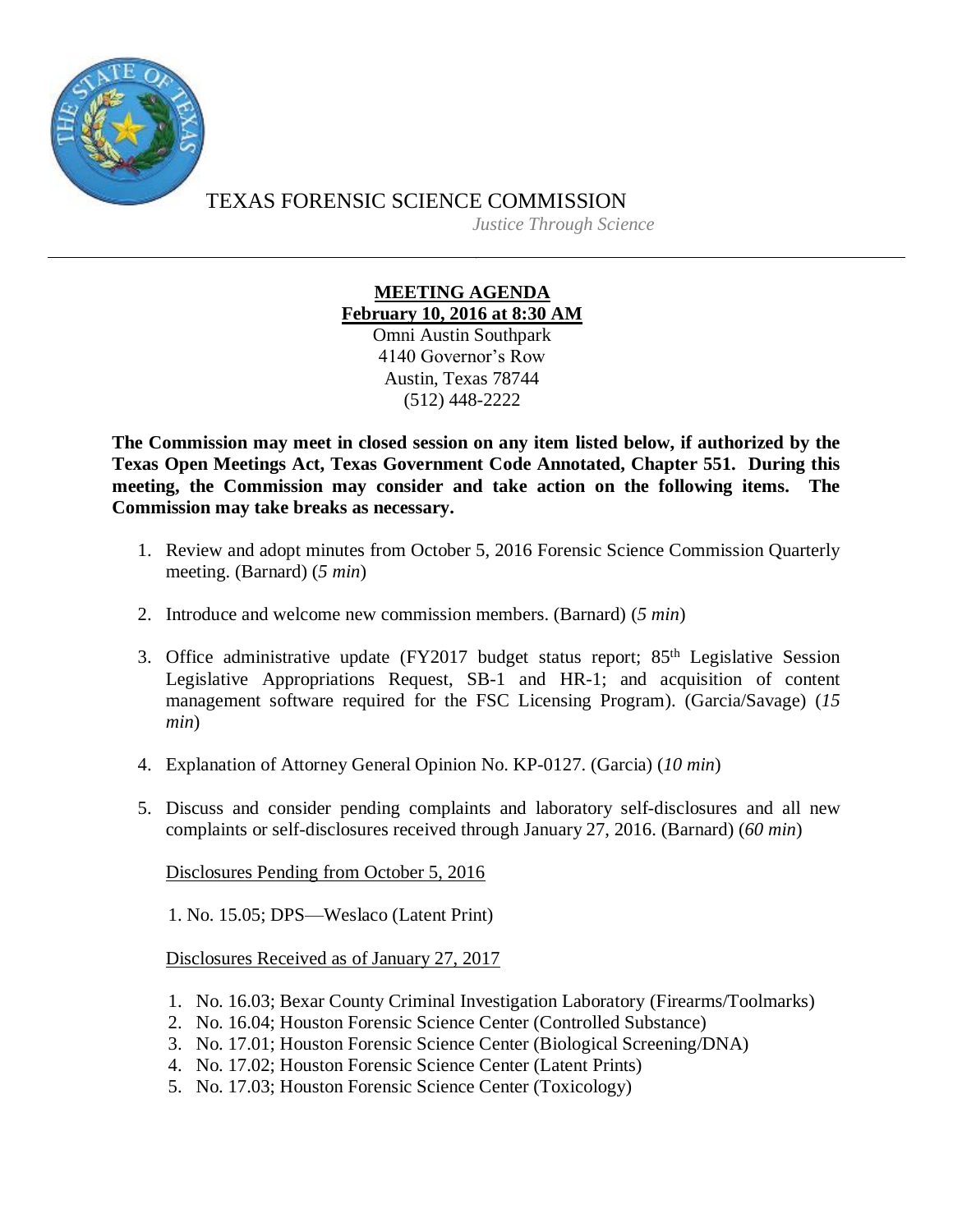## Complaints Pending from October 5, 2016

1. No. 16.36; Dunnavant (DPS—Garland and DPS—Abilene, Controlled Substance)

Complaints Received as of January 27, 2017

- 1. No. 16.50; Ludwig, Ronald (John O'Neal; Ballistics)
- 2. No. 16.53; Jones, De'Voderick (SWIFS; DNA)
- 3. No. 16.54; Gulley, Britney (SWIFS; Firearms/Toolmarks)
- 4. No. 16.55; Carrizales, Gilbert (Children's Place Hospital; Sexual Assault Exam)
- 5. No. 16.56; Bryan, Joe D. (Robert Thorman; Blood Spatter)
- 6. No. 16.58; Wilson III, William (Houston FSC; Gasoline Analysis)
- 7. No. 16.63; Jackson, Robert (Cornea Associates; Eye Injury Exam)
- 8. No. 16.65; Stephens, Debra (Austin Police Department; Blood Alcohol Procedure)
- 9. No. 16.69; Richards, Dylyn (DPS Garland; Blood Alcohol)
- 10. No. 17.04; Gefrides, Lisa (Houston Forensic Science Center; Biology/DNA)
- 11. No. 17.05; Innocence Project of Texas (DPS Austin; DNA-CODIS)
- 12. No. 17.06; Alejandro, Danny (Harris County Sheriff's Office; Ballistics)
- 6. Discuss status of crime laboratory accreditation program, including accreditation nonconformances received since October 5, 2016 meeting, discussion and vote on rulemaking drafts for removal of forensic hypnosis from exempted forensic discipline list, exemption regarding age estimation and human identification, requested exemption regarding testing for sexually transmitted diseases. (Garcia/Savage) (*10 min*)
- 7. Discuss and introduce licensing advisory committee program and progress to date, including program background, recent licensing advisory committee meetings, selection of new defense bar and prosecutor representative for Licensing Advisory Committee, review and discussion of proposed draft rules for licensing program and next steps. (Hilbig/Garcia/Savage) (*45 min*)
- 8. Update regarding working group on Commission reporting requirements and general notification issues, including suspension of working group to focus on Commission disclosure guidance per statute, possible revisions to policies and procedures, as well as possible database integration for reporting laboratory non-conformances into current iMIS technology proposal. (Daniel/Garcia) (*30 min*)
- 9. Discuss and introduce Rio Grande Identification Project to new commissioners. (Hughes-Stamm/Garcia/Savage) (*10 min*)
- 10. Update from Texas Association of Crime Laboratory Directors. (Kahn or designee) (*5 min*)
- 11. Review recommendations from Tim Cole Exoneration Review Commission as they relate to Forensic Science Commission activities as well as related request for assistance on synthetic marijuana field test technology by Representative Lozano. (Garcia) (*8 min*)
- 12. Discuss possibility of standardizing sexual assault kits statewide. (Downing) (*10 min*)